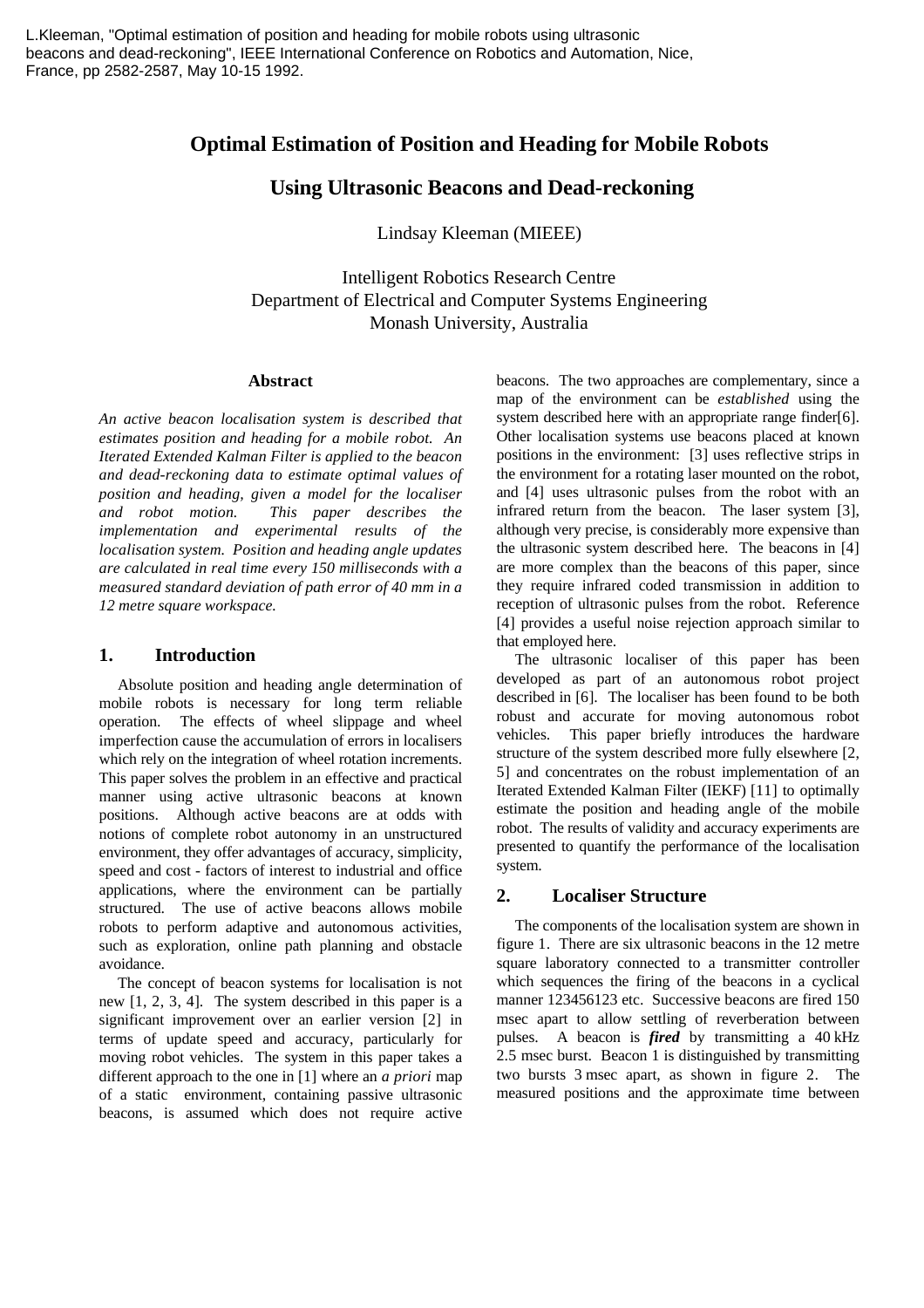firing of the beacons are known to the ultrasonic receiver on board the robot vehicle.



**Figure 1 - Overview of Localiser (not to scale).**

The receiver array is composed of eight ultrasonic receivers arranged at 45 degree intervals. The receivers are interfaced to a microprocessor that logs arrival times and amplitudes of beacon pulses and passes it onto a Transputer for position and orientation estimation using Kalman filtering. The arrival time accuracy is limited by a 0.6 msec rise time of the pulse envelope, giving a standard deviation of arrival times of 0.2 msec.



# **3. System Modelling and Kalman Filtering Equations**

A brief review of Kalman filtering [1, 11, 12, 13] is presented in this section using the notation of [11].

#### **3.1. Review of Kalman Filtering**

Kalman filtering is an algorithm for optimally estimating the **n** dimensional state of a system, denoted **x**, given a set of measurements in the **m** dimensional vector **y**. The state for our localiser contains the position, orientation and velocity of the robot, as well as state information of the localiser itself, such as the speed of sound and beacon cycle time. The measurements are the arrival times and amplitudes of the received pulses and the dead-reckoning information obtained from the wheel position encoders on the robot.

The localiser is modelled as a discrete time system, where each sample time corresponds to the time of firing of each beacon. Thus the state is updated more than 6 times a second. The Kalman filter problem is formulated in terms of two equations: the *state transition equation*; and the *measurement equation*. In a linear system, this takes the form:

$$
\mathbf{x}(k+1) = \mathbf{\Phi} \mathbf{x}(k) + \mathbf{w}(k+1) \tag{1}
$$
  
\n
$$
\mathbf{y}(k+1) = \mathbf{M} \mathbf{x}(k+1) + \mathbf{v}(k+1) \tag{2}
$$

where Φ is called the state transition matrix, and **M** is called the measurement matrix,  $w(k+1)$  is state noise and  $v(k)$  is the measurement noise with

$$
E[w(k+1)] = 0, E[ w(k+1) w(k+1)T] = Q(k)
$$
(3)  
E[v(k)] = 0, E[ v(k+1) v(k+1)<sup>T</sup>] = R(k) (4)

where  $E[\ ]$  is the expectation, and **Q** and **R** are diagonal variance matrices of the state and measurement noise. Both **Q** and **R** are assumed to be known or can be reliably estimated online. The Kalman filter has two steps per measurement cycle: i) state prediction, ii) measurement processing.

## **3.2. State and Error Prediction**

The system modelling in the state transition equation (1) is used to predict the next state. Given the state at time sample k, the state at time k+1 called  $\hat{\mathbf{x}}(k+1 | k)$  is predicted:

$$
\mathbf{\hat{x}}(k+1 | k) = \mathbf{\Phi}(k+1, k) \mathbf{\hat{x}}(k | k)
$$
 (5)

The predicted error covariance matrix can also be computed at this stage:

**P**(k+1 | k) =  $\Phi$ (k+1, k) **P**(k | k)  $\Phi$ <sup>T</sup>(k+1, k) + Q(k) (6)

#### **3.3. Measurement Processing**

The new measurement or observation  $\mathbf{v}(k+1)$  is compared with the predicted measurement, to form the observation error or innovation, **oe**(k+1) :

$$
oe(k+1) = y(k+1) - M(k+1) \hat{x}(k+1 | k)
$$
 (7)

The predicted state is added to a matrix-scaled value of the innovation, with the matrix scaling factor called the *Kalman gain* **K**(k+1):

$$
\mathbf{\hat{x}}(k+1 | k) = \mathbf{\hat{x}}(k+1 | k) + \mathbf{K}(k+1) \mathbf{oe}(k+1) \tag{8}
$$

where the Kalman gain is given by: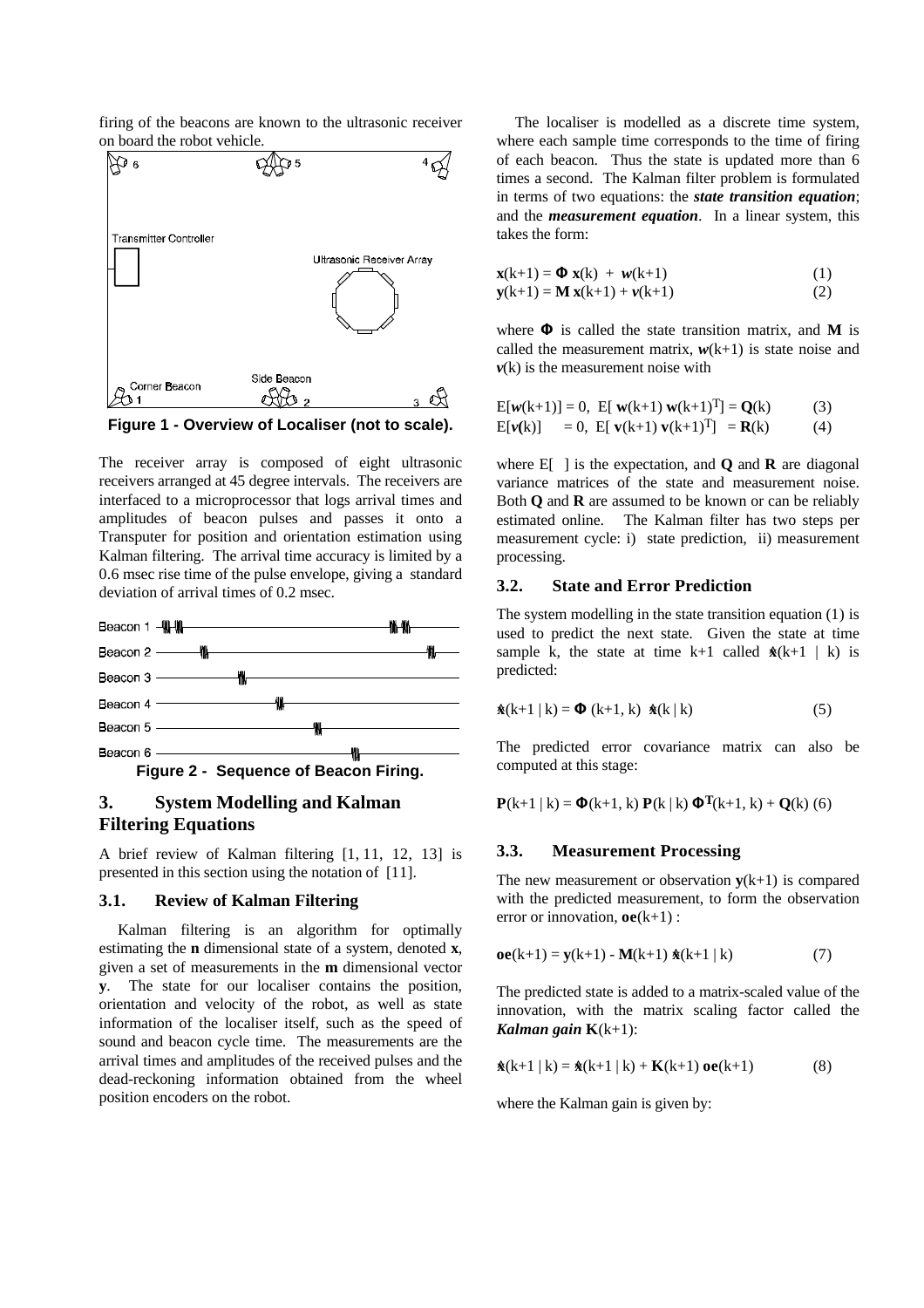$$
\mathbf{K}(k+1) = \mathbf{P}(k+1|k)\mathbf{M}^{T}(k+1) .
$$

$$
\begin{bmatrix} \mathbf{M}(k+1)\mathbf{P}(k+1|k)\mathbf{M}^{T}(k+1) + \mathbf{R}(k+1) \end{bmatrix}^{-1} (9)
$$

The new state error covariance matrix is computed by:

$$
\mathbf{P}(k+1 | k+1) = \left[\mathbf{I} - \mathbf{K}(k+1) \mathbf{M}(k+1)\right] \mathbf{P}(k+1 | k) \quad (10)
$$
  
= 
$$
\left[\mathbf{I} - \mathbf{K}(k+1) \mathbf{M}(k+1)\right] \mathbf{P}(k+1|k) \left[\mathbf{I} - \mathbf{K}(k+1) \mathbf{M}(k+1)\right] \mathbf{T} + \mathbf{K}(k+1) \mathbf{R}(k+1) \mathbf{K}^{\mathrm{T}}(k+1)
$$
  
(11)

where equation (11) is better numerically conditioned than equation (10) [11, p270].

## **3.4. Extension to Non-Linear Problems - The Iterated Extended Kalman Filter.**

In practice, the state and measurement equations are often non-linear and the state equation takes the form:

$$
x(k+1) = f(x(k), u(k)) + w(k+1)
$$
 (12)

where  $u(k)$  represents external inputs to the system. The non-linear measurement equation has the form:

$$
y(k+1) = h(x(k+1)) + v(k+1)
$$
 (13)

When the system non-linearity is not "too severe", the system can be linearised about an operating point, and the linear Kalman filter equations applied. The best operating point can be obtained by iteration [11], giving equations known as the **Iterated Extended Kalman Filter** (**IEKF**).

#### **3.5. Selection of the State Variables**

The state vector should include all variable information necessary to predict the next state of the robot and to enable measurements to be expressed in terms of the state. The robot position, (xpos, ypos), velocity magnitude, **v**, and direction,  $\theta$ , are incorporated in the state. Also needed is the state of the beacons, such as the beacon cycle time, *T*, and the speed of sound, *s*. These parameters are not known precisely *a priori*, and are estimated online. The beacon firing time,  $t_0$ , is incremented when each beacon fires and needs to be present in the state vector, since the measurement equation requires this information. The state vector is:

# $\boldsymbol{x} = [\text{xpos ypos v } \theta \top \text{t}_0 \text{ s}]^T (14)$

#### **3.6. State Transition Equations**

The state transition equations (15) below define the function  $f$  in equation (12) for the localisation system.

$$
xpos(k+1) = xpos(k) + v(k) T(k) cos\theta(k)
$$
  
\n
$$
ypos(k+1) = ypos(k) + v(k) T(k) sin\theta(k)
$$
  
\n
$$
v(k+1) = v(k)
$$
  
\n
$$
\theta(k+1) = \theta(k) + \Delta\theta(k)
$$
  
\n
$$
T(k+1) = T(k)
$$
  
\n
$$
t_0(k+1) = t_0(k) + T(k)
$$
  
\n
$$
s(k+1) = s(k)
$$
\n(15)

The input  $\Delta\theta(\mathbf{k})$  is obtained from the dead-reckoning system on board the robot and will be discussed in section 4.5. The linearised state transition matrix  $\Phi$  is the partial derivative matrix:

$$
\Phi = \frac{\beta f_i}{\beta x_j} = \begin{bmatrix} 1 & 0 & T\cos\theta & -T\nu\sin\theta & \nu\cos\theta & 0 & 0 \\ 0 & 1 & T\sin\theta & T\nu\cos\theta & \nu\sin\theta & 0 & 0 \\ 0 & 0 & 1 & 0 & 0 & 0 & 0 \\ 0 & 0 & 0 & 1 & 0 & 0 & 0 \\ 0 & 0 & 0 & 0 & 1 & 1 & 0 \\ 0 & 0 & 0 & 0 & 0 & 0 & 1 \end{bmatrix} (16)
$$

#### **3.7. Ultrasonic Measurement Equations**



**Figure 3 - Measurement Geometry.**

In this section, the arrival time of the pulses from the ultrasonic beacons is derived in terms of the state vector *x*, which defines the non-linear function  $h$  of equation (13). Here the robot position and velocity are taken into account as well as the state of the ultrasonic beacons. The subscript  $i$  is used to denote the beacon number from which the pulse has been sent. The distance from the robot to the beacon is:

$$
d_{\mathbf{i}} = \sqrt{(xpos-bx_{\mathbf{i}})^2 + (ypos-by_{\mathbf{i}})^2}
$$
 (17)

and the unit vector representing the direction from the beacon to the robot is given by:

$$
u_{i} = \frac{1}{d_{i}} (\text{xpos-bx}_{i}, \text{ypos-by}_{i})
$$
 (18)

The arrival time of the pulse from beacon *i* is denoted by *t i* and is expressed in terms of the firing time  $t_0$  :

$$
t_{i} = t_{0} + t_{\text{flight}} \tag{19}
$$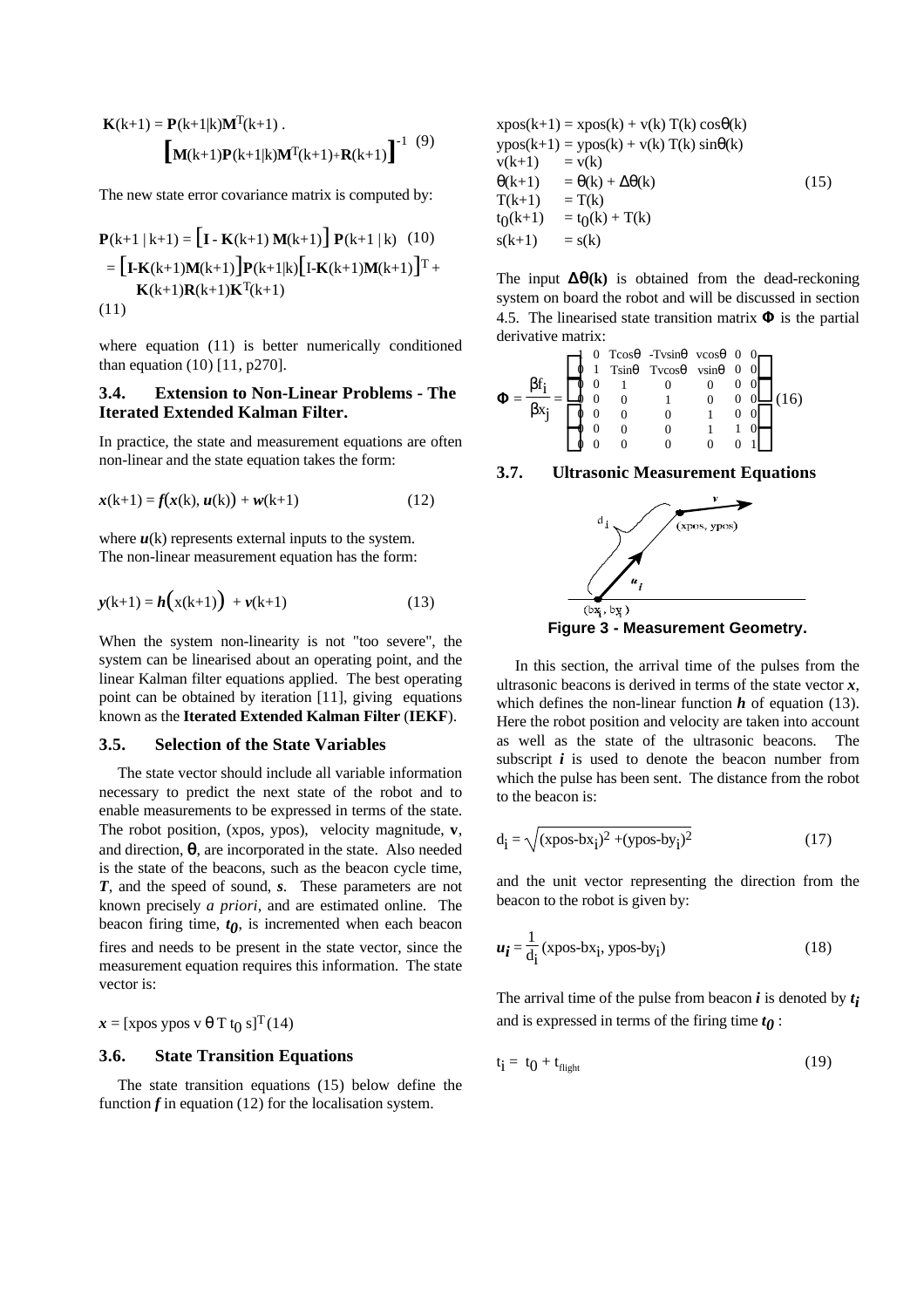where  $t_{\text{flight}}$  is the time of flight of the ultrasonic pulse to the new robot position at time  $t_i$ . Assuming the robot speed and direction remain constant during  $t_{\text{flih}}$ 

$$
t_{\text{flight}} = \frac{d_{\mathbf{i}} + t_{\text{flight}} \, v(\cos\theta, \sin\theta) \cdot u_{\mathbf{i}}}{s} \tag{20}
$$

solving for  $t_{\text{flight}}$  and substituting in equation (19)

$$
t_{i} = t_{0} + \frac{d_{i}}{s - v(\cos\theta, \sin\theta)\bullet u_{i}} = h_{i}(x)
$$
 (21)

Equation (21) forms the measurement equation (13). As pulses are received the measurement equation (21) changes due to incrementing *i* modulo the number of beacons. Each measurement is treated independently and hence the measurement vector is one dimensional. Differentiating equation (21) gives the linearised measurement matrix **M**:  $\overline{ }$ 

$$
\mathbf{M} = \left[ \frac{\beta t_i}{\beta x \text{pos}} \frac{\beta t_i}{\beta y \text{pos}} \frac{\beta t_i}{\beta v} \frac{\beta t_i}{\beta \theta} \frac{\beta t_i}{\beta T} \frac{\beta t_i}{\beta t_0} \frac{\beta t_i}{\beta s} \right]^T \tag{22}
$$

A closed form solution for each component can be obtained [7], for example:

$$
\frac{\beta t_i}{\beta x p o s} = \frac{u_{ix} + \frac{\nu \cdot (1 - u_{ix}^2, -u_{ix} u_{iy})}{d_i (s - \nu u_i)}}{(s - \nu u_i)}
$$
(23)

where  $u_i = (u_{ix}, u_{iy})$  and  $v = v$  (cos $\theta$ , sin $\theta$ ).

#### **3.8. Incorporation of Dead Reckoning Data**

The dead-reckoning data is read in the *incremental* form of robot angular velocity and robot speed, so that the effects of drift are minimised. The dead-reckoning measurements are only accurate over short distances, and accumulate error due to wheel slippage and deformation. This contrasts with the ultrasonic beacon measurements, which have random independent errors that do not accumulate but are not smooth. Thus the two measurements complement each other.

The angular velocity data from dead-reckoning cannot be expressed in terms of the state. A more efficient approach is to define an *input* to the state transition equation for *q*:

$$
\Theta(k+1) = \Theta(k) + \Delta\Theta(k) = \Theta(k) + T(k)\omega(k)
$$
 (24)

where  $w(k)$  is the angular velocity at time step  $k$ . The speed of the robot is treated as a measurement since it is a direct function of the state:

$$
speed(k+1) = v(k+1)
$$
\n(25)

#### **3.9. Rejecting Echoed Arrival Times**

The pulse arrival time of an ultrasonic beacon is sometimes delayed due to an indirect path incorporating reflections off obstacles, walls, ceiling or floor. This may occur when the direct path is obscured. These delayed pulses will be referred to as *echoed arrival times*.

An echoed arrival time should be identified and rejected, otherwise the IEKF will produce a grossly erroneous state estimate or even diverge. During initialisation of the IEKF, all arrival times are assumed to have a high variance. This prevents echoed arrival times causing divergence of the IEKF, but slows initial convergence of the state.

Once the IEKF has converged sufficiently, echoed arrival times can be identified from the observation error in equation (7). If the observation error is an outlier statistically , the measurement is rejected.

#### **3.10. State Transition Noise Variances.**

The state transition variance matrix, **Q** in equation (3), is assigned based on the robot motion type available online from the path planner. Four categories are used: stationary, no acceleration, straight ramp and curve. The incorporation of the dead-reckoning heading information as an input sets the heading variance to the square of an offset plus a fraction of the angle increment *Dq* of equation (24).

#### **3.11. Measurement Noise Variances.**

The variance of errors in pulse arrival times is needed by the IEKF ( **R** matrix). A simple constant has been employed to model the measurement noise variance. More complicated models have been suggested in [4] whereby the standard deviation is a linear function of distance plus an offset, to compensate for the inaccurate estimation of the speed of sound in [4]. These models are not adopted here since the speed of sound is estimated online.

The arrival time error variance was determined experimentally by examining the observation error from data received when the robot vehicle was stationary. The standard deviation was found to be approximately 0.2 msec and reasonably independent of robot position and beacon identity.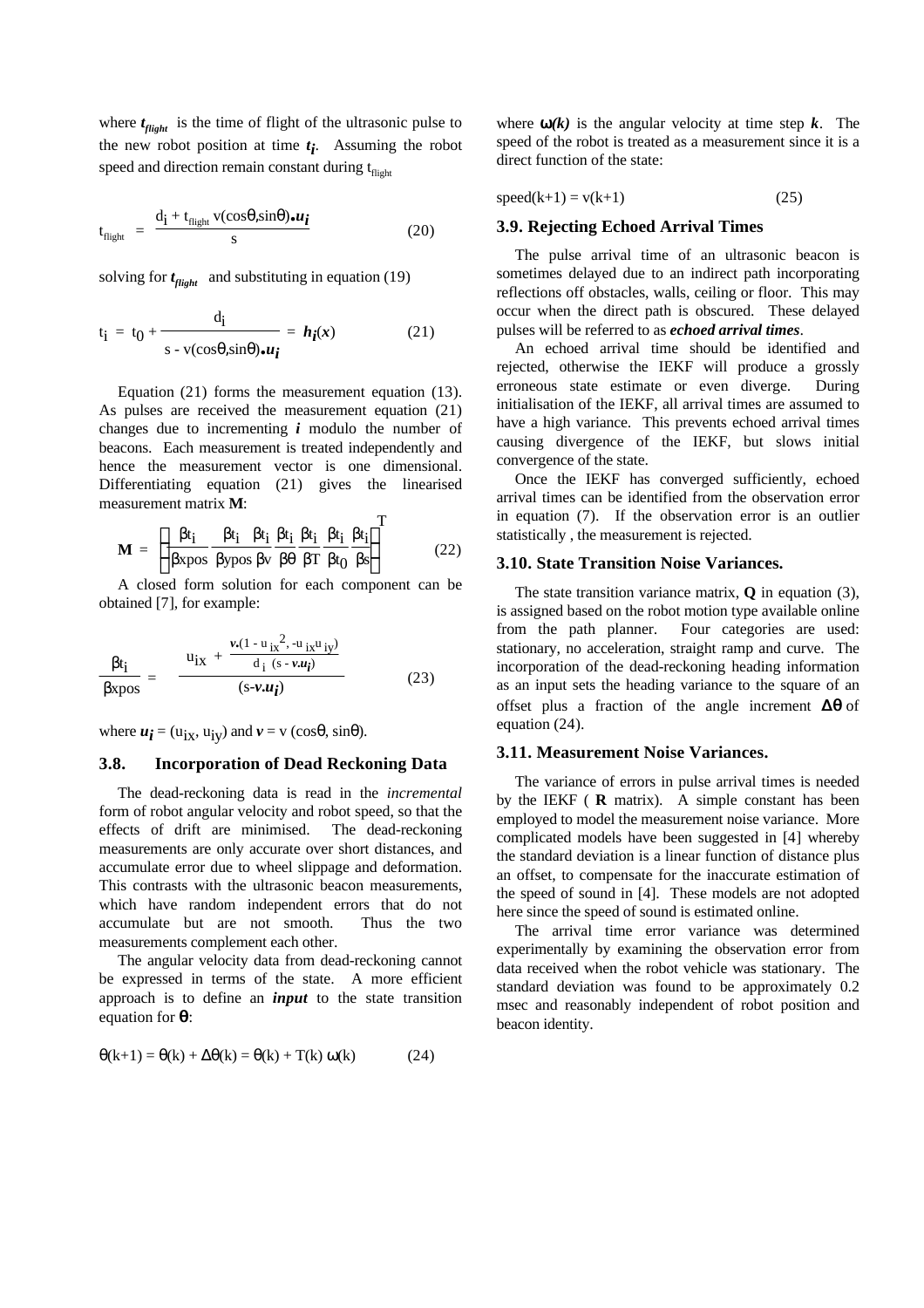# **4. Experimental Results and Performance of the System**

The localiser is mounted above the centre of the driving wheel base of the Robuter mobile robot vehicle. The paths taken by the robot vehicle during several test runs were recorded on the floor using a pen attached to the driving wheel base. The drawn paths were digitised at approximately 50 points per path by measuring the x and y coordinates on the laboratory with estimated accuracy of 10 mm. The raw arrival times and receiver amplitudes from the ultrasonic beacons and Robuter motion data were stored in a data file. The IEKF was run with the raw data and the minimum signed difference (positive to the left) between localiser and measured path was evaluated and is referred to as the *path error*.

Figure 4 shows the path taken by the Robuter. The localiser path refers to the results of the IEKF process with beacon, robot motion control and dead-reckoning data inputs. The times at corners are indicated for reference purposes. The IEKF is given 15 seconds in the initialisation phase and converges to the correct position at 20 secs. There is an offset in the first straight from t=35 to 51 due to further fine tuning of the IEKF state, but after this the localiser path accurately follows the robot's true path. On corners the localiser path is on the outside.

The path error is plotted in figure 5. The major excursions occur on corners after the initial straight. The maximum error is limited to 100 mm, with a standard deviation in path error from 20 seconds until 120 seconds of 40 mm.



**Y (m) ->**

**Figure 4 - Actual Path and Localiser Path.**

The heading angle of the path and localiser are plotted in figure 6. The localiser performs less accurately on corners. The reason for the path error and the heading error on corners is apparent from figure 6 where ringing in the actual heading angle of the PID controller of the Robuter wheel locomotion is evident at the start and end of corner movements. The dead-reckoning information used by the IEKF is the path *commanded* , not the actual wheel increments which could not be easily accessed. Evidently the Robuter PID controller needs tuning. Ideally the wheel increments should be read directly.





**Error (m) ->**

**Figure 5 - Path Error of Experimental Data.**



**Figure 6 - Actual Heading and Localiser Heading.**

The observation errors in figure 7 indicate echoed arrival times. Those above 3 msec are rejected by the localiser. There are a few just below this threshold which cause corresponding path errors in figure 5.

The capability of the localiser to estimate the speed of sound is shown in figure 8, where three different initial estimates of the speed of sound were set, and all converge on the same value in the end. All initial standard deviations were set at 5 m/sec.

Since it was discovered that the dead-reckoning data is unreliable when the Robuter overshoots on corners, results were analysed without this data [7]. The path error standard deviation was 35 mm and actually *less* than that with dead-reckoning measurements. However, the *position* error along the path (not measured) is strongly suspected to be worse due to the noisier speed estimate (not shown). Also, the path error and heading estimates were not as smooth.